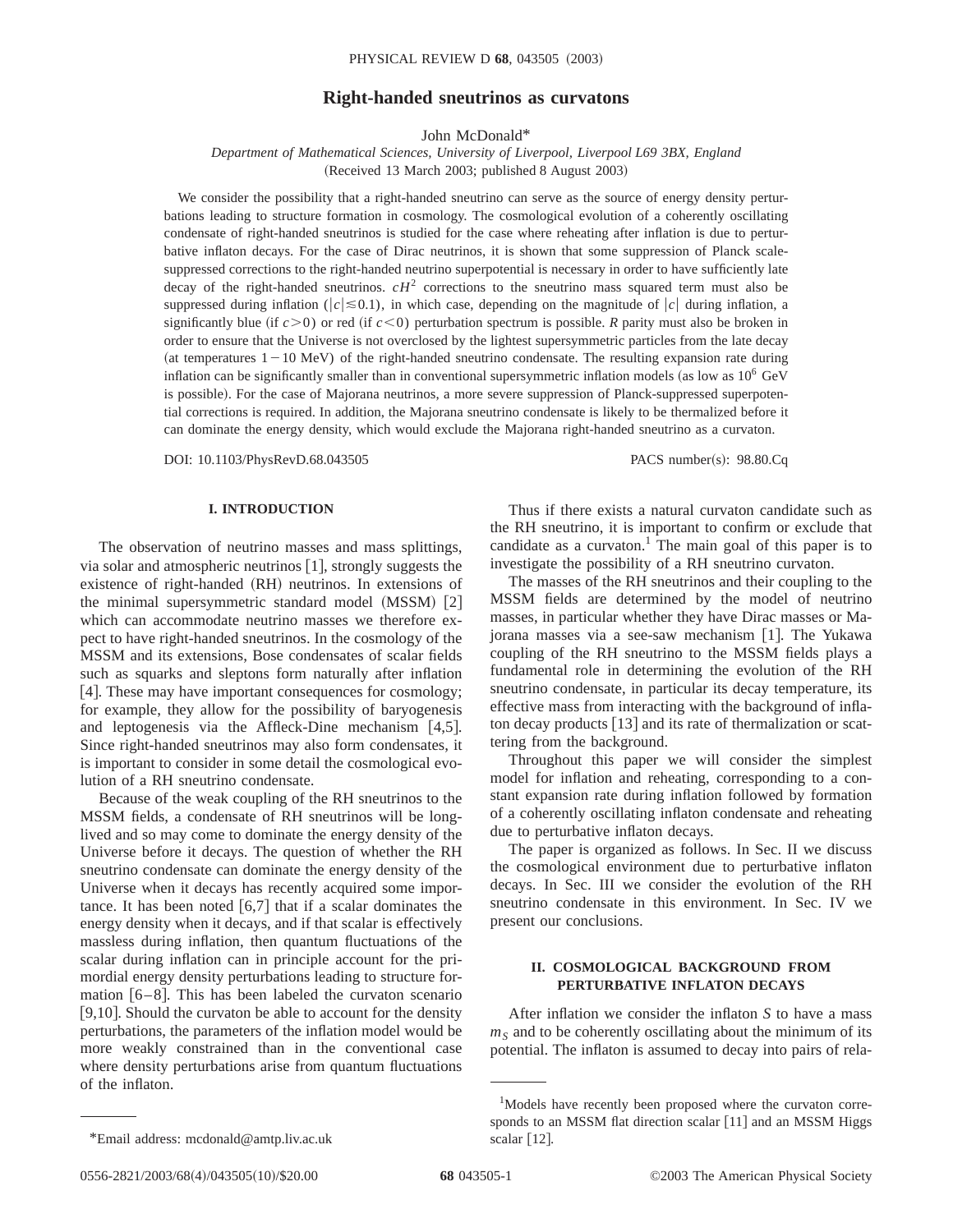tivistic MSSM particles with initial energy  $m<sub>S</sub>/2$ . If the initial energy of the decay products is sufficiently large, the initial scattering rate of the inflaton decay products may be small enough that thermalization only occurs once the Universe has expanded sufficiently for the decay product scattering rate  $\Gamma_{sc}$  to exceed the expansion rate *H*. There are therefore two possibilities.

(a) *Instantaneous thermalization*. The inflaton decay products thermalize immediately after decay. In this case there will be two epochs:  $(i)$  inflaton matter domination  $(IMD)$ , where the energy density of the Universe is dominated by the coherently oscillating inflaton, and (ii) radiation domination (RD), defined to mean domination of the energy density of the Universe by relativistic inflaton decay products, not necessarily thermalized.

~b! *Noninstantaneous thermalization.* The relativistic inflaton decay products are unthermalized initially. In this case we will show that thermalization cannot occur during IMD and so must occur during RD. Therefore in this case the background will have three distinct epochs:  $(i)$  IMD,  $(ii)$  RD pre-thermalization and (iii) RD post-thermalization.

#### **A. Inflaton decay product thermalization**

Prior to thermalization there is a spectrum of decay products, ranging from redshifted products from the earliest decays (occurring at the end of inflation) to products from the most recent decays. Most of the energy density in decay products will come from the most recent decays. Following the discussion of  $[14]$ , the spectrum of unthermalized decay products as a function of energy during IMD and RD epochs is given by

$$
\frac{dn}{dE} \approx \frac{3}{2} \left(\frac{H}{H_R}\right)^{\gamma} \frac{\rho_S(H_R)}{m_S} \frac{E^{1/2}}{m_S^{3/2}},\tag{1}
$$

where  $\gamma=1$  during IMD (3/4 during RD),  $n(E)$  is the number density of decay products with energy less than *E* and *HR* is the expansion rate at the onset of radiation domination. Thus  $n(E) \propto E^{3/2}$  and so 80% of the decay products at a given time have energy between  $E_d$  and  $E_d/3$ , where  $E_d$  is the energy of the most recent decay products. In addition, once thermalization by scattering begins, the lower energy decay products tend first to increase their energy by scattering from the more numerous higher-energy decay products in the spectrum  $[15,16]$ , so that they may be regarded as higherenergy decay products as far as thermalization is concerned. Thus we will consider the energy of the decay products at a given time to be approximately  $E_d$ . During IMD,  $E_d$  $\approx$   $m<sub>S</sub>/2$ . Once the inflaton condensate has decayed away and the Universe enters the RD epoch, the energy of the dominant unthermalized decay products will be redshifted to  $E_d$  $\approx$  ( $a_R/a$ ) $m_S/2$ , where  $a_R$  is the scale factor at the onset of radiation domination  $[17]$ .

The center of mass  $(CM)$  cross-section of the relativistic inflaton decay products is

$$
\sigma_{sc} \approx \frac{\alpha_{sc}^2}{E_{CM}^2},\tag{2}
$$

where  $E_{CM} \approx 2E_d$  and  $\alpha_{sc} = g^2/4\pi$ , where *g* is a typical MSSM gauge or Yukawa coupling. Therefore the scattering rate of the inflaton decay products is  $\Gamma_{sc} = n\sigma_{sc}$ , where *n* is the number density of inflaton decay products.

During IMD most of the decay products at a given scale factor are produced during the previous e-folding. The energy density in the inflaton condensate during IMD is

$$
\rho_S = \left(\frac{a_e}{a}\right)^3 e^{-\Gamma_d t} \rho_I,
$$
\n(3)

where  $\Gamma_d$  is the decay rate of the inflaton,  $a_e$  is the scale factor at the end of inflation and  $\rho_I$  is the energy density during inflation, assumed constant. Therefore the number of inflatons which decay during an e-folding ( $\delta t \approx H^{-1}$ ) (and so the number of inflaton decay products produced) is

$$
n \approx \frac{\Gamma_d}{H} \frac{\rho_S}{m_S} \tag{4}
$$

for  $\Gamma_d / H \leq 1$ . The condition for thermalization to occur during IMD,  $\Gamma_{sc} \geq H$ , is then

$$
\frac{3\alpha_{sc}^2 M^2 \Gamma_d}{m_S^3} \gtrsim 1,\tag{5}
$$

where  $M = M_{Pl}/\sqrt{8\pi}$  and we have used  $E_d = m_S/2$  and  $\rho_S$  $\approx 3M^2H^2$  during IMD. Equation (5) is *independent* of the scale factor, so if it is not satisfied immediately at the end of inflation, it will not be satisfied during IMD. Therefore for the case of perturbative inflaton decay, thermalization must either be instantaneous or must occur during RD.

After IMD, the number density and energy of the relativistic decay products is

$$
n = \left(\frac{a_R}{a}\right)^3 n(a_R); \quad E_d \approx \left(\frac{a_R}{a}\right) \frac{m_S}{2}.
$$
 (6)

The inflaton decay rate,  $\Gamma_d$ , may be expressed in terms of the reheating temperature,<sup>2</sup>  $T_R$ , as  $\Gamma_d = k_{T_R} T_R^2 / M_{Pl}$ , where  $k_{T_R}$  =  $[4\pi^3 g(T_R)/45]^{1/2}$  and  $g(T_R)$  is the effective number of massless degrees of freedom in thermal equilibrium [20]. [In the following we will consider  $k_{T_R} \approx 20$ , corresponding to the field content of the MSSM with  $g(T_R) \approx 200$ .

The thermalization condition  $n\sigma_{sc} \geq H$  [where *H*  $=(a_R/a)^2H(a_R)$  during RD] then implies that thermalization occurs at scale factor *ath* given by

 $2$ The reheating temperature is defined in the following to be the temperature of a thermalized Universe at the onset of radiation domination. It is therefore used generally to parametrize the energy density at the onset of radiation domination, even if the relativistic decay products at that time have not yet thermalized.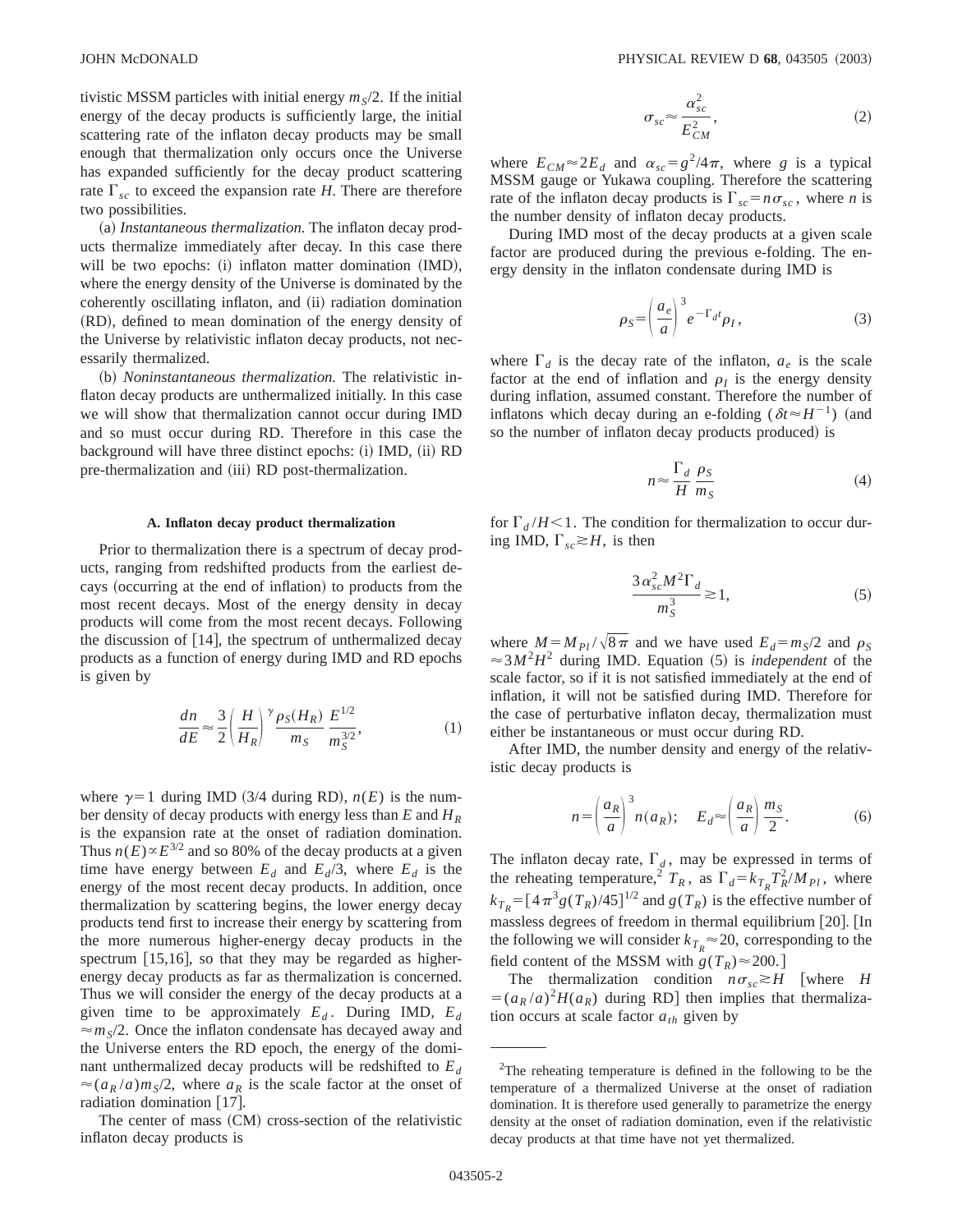$$
\frac{a_{th}}{a_e} \approx \frac{m_S^3}{3\alpha_{sc}^2 M^2 \Gamma_d} \left(\frac{H_I}{\Gamma_d}\right)^{2/3},\tag{7}
$$

with the corresponding temperature given by

$$
T_{th} \approx \frac{3}{\sqrt{8\pi}} \frac{k_{T_R} \alpha_{sc}^2 M T_R^3}{m_S^3}.
$$
 (8)

Here  $H_I$  is the expansion rate during inflation.

# **B. Scalar field squared expectation value of the inflaton decay product background**

When discussing the evolution of the RH sneutrino condensate, we will need the expectation value  $\langle \Psi^2 \rangle$ , where  $\Psi$ represents a generic real MSSM scalar in the inflaton decay product background  $[13]$ .

(i) Unthermalized decay products during IMD. If we consider the average momentum of the scalar modes in the inflaton decay product background to be  $\sim k$ , then the average energy density of a real massless scalar field  $\Psi$  is

$$
\langle \rho_{\Psi} \rangle = \left\langle \frac{1}{2} \Psi^2 + \frac{1}{2} (\nabla \Psi)^2 \right\rangle \approx k^2 \langle \Psi^2 \rangle. \tag{9}
$$

Thus with  $k \approx E_d \approx m_S/2$  and  $\langle \rho_{\Psi} \rangle = f_{\Psi} \rho_d$ , where  $\rho_d$  $\approx (\Gamma_d/H)\rho_s$  is the energy density of the inflaton decay products during IMD and  $f_{\Psi}$  is the fraction of the total inflaton decay product energy density in the real scalar field  $\Psi$ , we obtain

$$
\langle \Psi^2 \rangle \approx \frac{f_{\Psi} \rho_d}{k^2} \approx \frac{12 f_{\Psi} \Gamma_d M^2 H}{m_S^2}.
$$
 (10)

(ii) *Unthermalized decay products during RD*. In this case the energy of the dominant decay products redshifts as  $E_d$  $\approx$  ( $a_R/a$ ) $m_S/2$  while  $\rho_d \propto a^{-4}$  for relativistic decay products, with  $\rho_d(a_R) \approx \rho_S(a_R)$ . Thus  $\langle \Psi^2 \rangle \propto \rho_d / E_d^2 \propto a^{-2} \propto H$ . Therefore the same relation, Eq. (10), between  $\langle \Psi^2 \rangle$  and *H* also holds during RD.

(iii) *Thermalized decay products*. In this case the energy density of the inflaton decay products is  $\rho_d$  $= [\pi^2 g(T) T^4/30]$ , where for a real scalar field  $g(T) = 1$ . Therefore, with  $k \approx T$  for effectively massless thermalized particles, we find

$$
\langle \Psi^2 \rangle \approx \gamma_T T^2; \quad \gamma_T = \frac{\pi^2}{30}.
$$
 (11)

We note that in the case where the inflaton decay products thermalize immediately at the end of inflation, the temperature during IMD is related to  $H$  by  $[20]$ 

$$
T = k_r (M_{Pl} H T_R^2)^{1/4}; \quad k_r = \left(\frac{9}{5\pi^3 g(T)}\right)^{1/8}.
$$
 (12)

# **III. RIGHT-HANDED SNEUTRINO CONDENSATE EVOLUTION**

## **A. Neutrino masses and the RH sneutrino scalar potential**

For simplicity we will consider a single neutrino generation. The superpotential of the RH neutrino superfield, *N*, is given by

$$
W_{\nu} = \lambda_{\nu} N H_{\mu} L + \frac{M_N N^2}{2},
$$
\n(13)

where  $H_u$  and  $L$  are the MSSM Higgs and charged lepton superfield  $SU(2)_L$  doublets [2]. The corresponding scalar potential for the RH sneutrino is then  $V(N) = (m_N^2/2)N^2$ (with  $N$  a conventionally normalized real scalar field), where  $m_{\tilde{N}}^2 = m_o^2 + M_N^2 + m_{eff}^2$ . Here  $m_o^2$  is the conventional SUSY breaking mass squared term  $(m_o \sim 100 \text{ GeV})$  while  $m_{eff}^2$  $\equiv \lambda_p^2 \langle \Psi^2 \rangle$  is the effective mass squared term due to the interaction of the RH sneutrinos with the inflaton decay product background  $[13]$ . In addition, we expect terms due to Planck-scale suppressed interactions. For now we will consider the evolution of the sneutrino condensate in the absence of such terms.

If  $M_N=0$  we will have Dirac neutrino masses, with  $m_\nu$  $=$  $\lambda_{\nu}v_{\mu}$ . The RH sneutrino mass is then given by  $m_{\tilde{N}}^2 = m_o^2$  $+m_{eff}^2$ . If  $M_N \gg \lambda_\nu v_u$  (where  $v_u = \langle H_u \rangle$ ) we will have Majorana neutrino masses from the see-saw mechanism,  $m_{\nu}$  $= \lambda_{\nu}^2 v_u^2 / M_N$ , such that the Yukawa coupling  $\lambda_{\nu}$  can be expressed as a function of  $m_{\nu}$ ,

$$
\lambda_{\nu} = \left(\frac{m_{\nu} M_N}{v_{\mu}^2}\right)^{1/2}.\tag{14}
$$

The usual idea of the see-saw mechanism  $[1]$  is to consider the magnitude of  $\lambda_{\nu}$  to be similar to the charged lepton Yukawa couplings, which requires e.g.  $M_N \approx 10^9$  GeV for  $\lambda_v \approx \lambda_{\tau} \approx 10^{-2}$  and  $m_v \approx 0.1$  eV. However, other natural mass scales could also be of interest, for example  $M_N$  $\sim$ 100 GeV-1 TeV, as suggested by the electroweak scale and by the scale of the SUSY mass term  $\mu H_u H_d$  of the  $MSSM$  superpotential  $[2]$ .

#### **B. Conditions for RH sneutrino to act as a curvaton**

RH sneutrino oscillations begin once the RH sneutrino mass satisfies  $m_{\tilde{N}} \geq H$ . We denote the scale factor at this time by  $a_{osc}$  and the homogeneous sneutrino expectation value by  $N_{osc}$ . During inflation, in order to serve as a curvaton, the RH sneutrino must be effectively massless,  $m_{\tilde{N}}$  $\ll H$ <sub>I</sub>. The quantum fluctuation of an effectively massless RH sneutrino mode at horizon crossing is given by  $\delta N$  $\approx H_I/2\pi$  [20]. In the case of a scalar potential consisting purely of a mass term  $({\alpha}N^2)$ , once the perturbation mode is stretched outside the horizon by the expansion of the Universe, its amplitude on subhorizon scales will evolve in the same way as the homogeneous field. This can be seen by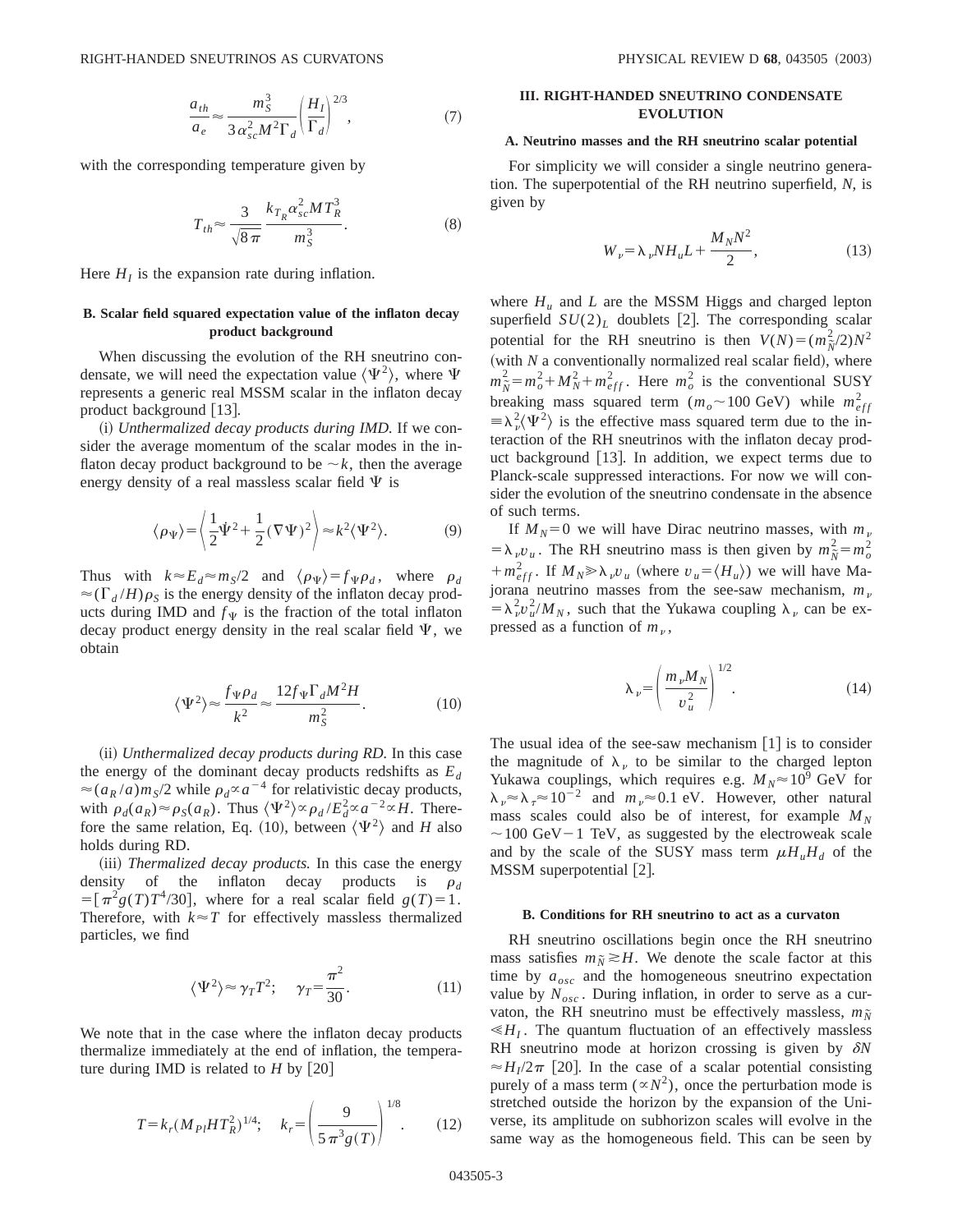considering  $N=N_o+\delta N$ , where  $N_o$  is the homogeneous field and  $\delta N$  is a perturbation of wave number **k**. The equations of motion for these are

$$
\ddot{N}_o + 3H\dot{N}_o = -V'(N_o) \tag{15}
$$

and

$$
\delta \ddot{N} + 3H \delta \dot{N} - \frac{\mathbf{k}^2}{a^2} \delta N = -V''(N_o) \delta N. \tag{16}
$$

For a mode outside the horizon, the  $k^2/a^2$  term ( $\ll H^2$ ) will effectively play no role in the evolution of the scalar field. Therefore, for  $V(N) \propto N^2$ , Eq.  $(15) \leftrightarrow$ Eq.  $(16)$  under  $N_o \leftrightarrow \delta N$ . Thus  $N_o$  and  $\delta N$  will evolve in the same way. Therefore  $\delta N/N$  for a superhorizon perturbation will be fixed by its value at the onset of oscillations,  $(\delta N/N)_{osc}$ . Once coherent oscillations of the RH sneutrino begin, the energy density in the RH sneutrino field will be proportional to its amplitude squared. Therefore if the energy density of the Universe becomes dominated by the RH sneutrino oscillations before the sneutrinos decay, the energy density perturbation when a given mode reenters the horizon will be given by

$$
\delta_{\rho} \equiv \frac{\delta \rho}{\rho} \approx \left(\frac{2 \delta N}{N}\right)_{osc} = \frac{H_I}{\pi N_I}.
$$
 (17)

(A more precise calculation gives the same result up to a factor of the order of 1 [9].) For  $H_I$  and  $N_I$  constant this corresponds to a scale-invariant perturbation spectrum. In order to account for the observed CMB temperature fluctuations, we then require that  $\delta_{\rho} \approx 10^{-5}$  [22].

#### **C. Condensate evolution without Planck-suppressed terms**

The evolution of the RH sneutrino expectation value depends on the inflaton decay product background and reheating temperature. We will consider the case where the RH sneutrino begins coherent oscillations during the IMD epoch,  $a_{osc} < a_R$ . Oscillations begin at  $H_{osc} \approx m_{\tilde{N}} \gtrsim 100$  GeV. The condition  $H_R \leq H_{osc} \approx m_{\tilde{N}}$  then implies an upper bound on  $T_R$ ,

$$
T_R \lesssim \left(\frac{m_{\tilde{N}}M_{Pl}}{k_{T_R}}\right)^{1/2} \approx 7.8 \times 10^9 \left(\frac{m_{\tilde{N}}}{100 \text{ GeV}}\right)^{1/2} \text{ GeV}.
$$
\n(18)

In particular, if  $T_R \lesssim 10^8$  GeV, as would be required by the thermal gravitino upper bound  $[21,24]$  *if* the inflaton decay products are thermalized at the onset of radiation domination, then RH sneutrino oscillations would generally begin during IMD. However, it is possible that thermalization of the relativistic decay products could occur at  $T_{th} \leq 10^8$ GeV even though  $T_R$ >10<sup>8</sup> GeV, in which case the thermal gravitino bound on  $T_R$  could be evaded.

We will also assume that thermalization of the inflaton decay products occurs after the Universe becomes radiation dominated. This is true if Eq.  $(5)$  is *not* satisfied, which in turn requires that the inflaton mass satisfies

$$
m_S \gtrsim 6 \times 10^{11} \alpha_{sc}^{2/3} \left( \frac{T_R}{10^8 \text{ GeV}} \right)^{2/3} \text{ GeV},
$$
 (19)

where  $\alpha_{sc}$ , being due to typical MSSM couplings, is not expected to be much smaller than 1. We finally assume that  $m_N^2$  is dominated by the time-independent terms when the sneutrino oscillations begin,  $m_{\tilde{N}}^2 \approx m_{\tilde{N}_c}^2 \equiv m_o^2 + M_N^2$ . This requires that  $m_{eff}^2 < m_{\tilde{N}_c}^2$  at  $H_{osc} \approx m_{\tilde{N}_c}$ . Using  $\langle \Psi^2 \rangle$  for an unthermalized background during IMD, Eq. (10), this requires that

$$
m_S^2 \ge \frac{12k_{T_R}f_{\Psi}\lambda_{\nu}^2MT_R^2}{\sqrt{8\pi}m_{\tilde{N}_c}}.\tag{20}
$$

For the case of Dirac neutrinos this implies that

$$
m_S \ge 1.1 \times 10^5 f_{\Psi}^{1/2} \left( \frac{100 \text{ GeV}}{m_{\tilde{N}_c}} \right)^{1/2}
$$

$$
\times \left( \frac{T_R}{10^8 \text{ GeV}} \right) \left( \frac{m_{\nu}}{0.1 \text{ eV}} \right) \text{ GeV}, \tag{21}
$$

where we have assumed  $v_u \approx 100 \text{ GeV}$ , while for the case of Majorana neutrino masses

$$
m_S \ge 1 \times 10^{11} f_{\Psi}^{1/2} \left( \frac{M_N}{m_{\tilde{N}_c}} \right)^{1/2}
$$

$$
\times \left( \frac{T_R}{10^8 \text{ GeV}} \right) \left( \frac{m_{\nu}}{0.1 \text{ eV}} \right)^{1/2} \text{GeV.}
$$
 (22)

This assumption will give the largest RH sneutrino energy density at late times for a given  $T_R$  and  $N_{osc}$ , since the effect of having  $m_{eff} > m_{\tilde{N}_c}$  at  $H \approx m_{\tilde{N}_c}$  would be to cause RH sneutrino oscillations to begin earlier and so to experience a greater dilution of the RH sneutrino energy density due to expansion. From now on we will consider  $m_{\tilde{N}} \approx m_{\tilde{N}_c}$ .

A fundamental condition for the RH sneutrino to play the role of a curvaton is that the RH sneutrinos decay after the Universe becomes dominated by the energy density in their coherent oscillations. The RH sneutrino decay rate is given by

$$
\Gamma \tilde{N} d \approx \frac{\lambda_{\nu}^2 m \tilde{N}}{4 \pi}.
$$
\n(23)

The RH sneutrinos decay once  $\Gamma_{\tilde{N}d} \approx H$ . At the onset of RH sneutrino oscillations,  $\rho_{\tilde{N}} \approx m_{\tilde{N}}^2 N_{osc}^2/2$  while  $\rho_S \approx 3 H_{osc}^2 M^2$  $\approx 3 m_{\tilde{N}}^2 M^2$ . During IMD, the energy density in the inflaton oscillations and the RH sneutrino oscillations both evolve as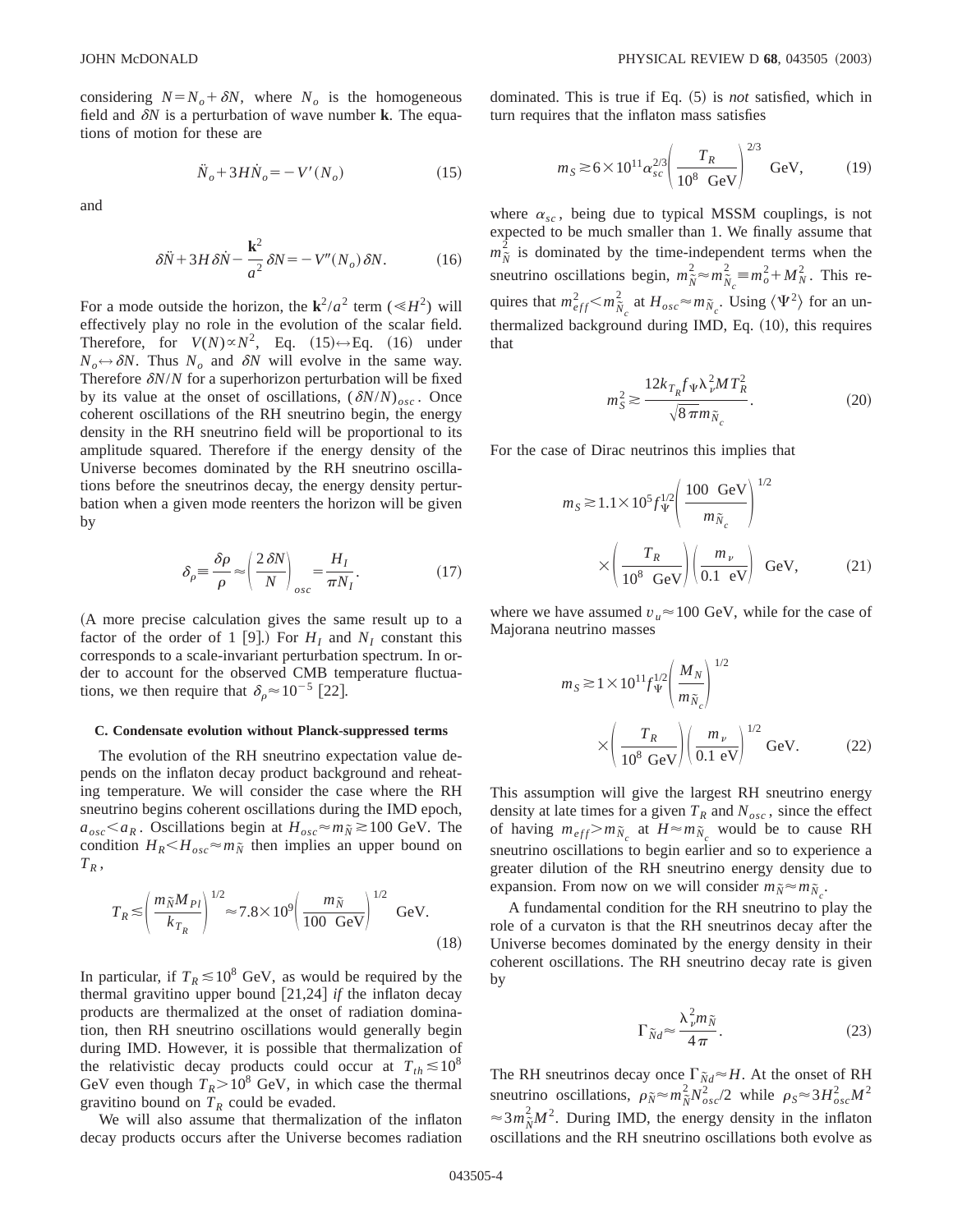$a^{-3}$ . Thus  $\rho \tilde{N} / \rho_S$  is constant. Once the Universe is radiation dominated, the energy density in the dominant relativistic background,  $\rho$ , evolves as  $a^{-4}$  while the energy density in the RH sneutrino evolves as  $a^{-3}$ . Therefore once  $a > a_R$ ,

$$
\frac{\rho_{\tilde{N}}}{\rho} = \left(\frac{a}{a_R}\right) \left(\frac{\rho_N}{\rho_S}\right)_{osc} \approx \left(\frac{a}{a_R}\right) \frac{N_{osc}^2}{6M^2}.
$$
 (24)

Thus the Universe becomes RH sneutrino dominated once  $H < H_{dom}$ , where

$$
H_{dom} \approx \left(\frac{N_{osc}^2}{6M^2}\right)^2 H_R.
$$
 (25)

The condition that RH sneutrino decay occurs after RH sneutrino domination,  $\Gamma_{\tilde{N}d} < H_{dom}$ , then implies that

$$
m_{\widetilde{N}} \lesssim \left(\frac{4\,\pi k_{T_R} T_R^2}{\lambda_{\nu}^2 M_{Pl}}\right) \left(\frac{N_{osc}^2}{6M^2}\right)^2.
$$
 (26)

We will refer to Eq.  $(26)$  as the late decay condition in the following.

For the case of Dirac neutrino masses the late decay condition becomes

$$
m_{\tilde{N}} \lesssim \left(\frac{4\,\pi v_u^2}{m_\nu^2}\right) \left(\frac{k_{T_R} T_R^2}{M_{Pl}}\right) \left(\frac{N_{osc}^2}{6M^2}\right)^2, \tag{27}
$$

which implies that

$$
m_{\tilde{N}} \lesssim 5.8 \times 10^{21} \left( \frac{0.1 \text{ eV}}{m_{\nu}} \right)^2
$$

$$
\times \left( \frac{T_R}{10^8 \text{ GeV}} \right)^2 \left( \frac{N_{osc}}{M} \right)^4 \text{ GeV.}
$$
(28)

Thus in order to have  $m_{\tilde{N}} \gtrsim m_o \approx 100$  GeV we require that  $N_{osc}/M \ge 1 \times 10^{-5}$ . We will see that values of  $N_{osc}/M$  in this range require some suppression of Planck-scale suppressed nonrenormalizable corrections to the RH neutrino superpotential.

For the case of Majorana neutrino masses the late decay condition becomes

$$
m_{\tilde{N}} \lesssim \left(\frac{m_{\tilde{N}}}{M_N}\right)^{1/2} \left(\frac{4\,\pi v_u^2}{m_{\nu}}\right)^{1/2} \left(\frac{k_{T_R} T_R^2}{M_{Pl}}\right)^{1/2} \frac{N_{osc}^2}{6M^2},\tag{29}
$$

such that

$$
m_{\tilde{N}} \le 7.6 \times 10^5 \left( \frac{m_{\tilde{N}}}{M_N} \right)^{1/2} \left( \frac{0.1 \text{ eV}}{m_{\nu}} \right)^{1/2}
$$

$$
\times \left( \frac{T_R}{10^8 \text{ GeV}} \right) \left( \frac{N_{osc}}{M} \right)^2 \text{ GeV.}
$$
(30)

We will restrict attention to RH neutrino masses  $M_N \gtrsim m_o$  $\approx$  100 GeV, since masses smaller than this would have little motivation from neutrino mass models or natural particle physics scales. In this case  $m\tilde{\gamma} \approx M_N$ . Equation (30) then shows that a right-handed Majorana sneutrino curvaton with  $M_N \ge 100$  GeV is possible only if  $N_{osc}$  is not very small compared with the reduced Planck scale *M*. (*Nosc* /*M*  $\approx 0.01$  if  $T_R \le 10^8$  GeV.) It also shows that  $T_R$  cannot be very small compared with the thermal gravitino upper bound of 10<sup>8</sup> GeV if  $N_{osc} \leq M$ . The requirement that  $N_{osc}$  is not very small compared with *M* is a strong constraint on a Majorana RH sneutrino curvaton, since, as we discuss below, it requires a high degree of suppression of Planck-scale suppressed contributions to the RH sneutrino superpotential.

From Eq.  $(17)$  and the density perturbation constraint,  $\delta_{\rho} \approx 10^{-5}$ , the expansion rate during inflation is *H<sub>I</sub>*  $\vec{a} = \pi \delta_{\rho} N_I \approx 10^9$  GeV if  $N_I \approx N_{osc} \approx 1 \times 10^{-5} M$ , corresponding to the case of Dirac neutrino masses. This can be substantially lower than the typical value of the expansion rate during inflation found in conventional SUSY inflation models,  $H_I \approx 10^{13}$  GeV [25–27]. For the case of Majorana neutrino masses with  $N_I \approx N_{osc} \ge 0.01M$ , the corresponding bound on  $H_I$  is  $H_I \gtrsim 7 \times 10^{11}$  GeV. These bounds assume that *N* does not evolve significantly from the end of inflation to the onset of sneutrino oscillations, so that  $N_{osc} \approx N_I$ . We will see that the range of allowed  $H<sub>I</sub>$  can be increased if this assumption is altered.

#### **D. Effect of Planck-suppressed terms**

In general, in addition to the globally SUSY scalar potential we expect (in the absence of specific symmetries) terms suppressed by powers of the reduced Planck mass, *M*  $= M_{Pl}/\sqrt{8\pi}$ , corresponding to the natural scale of supergravity (SUGRA) corrections  $[3,19]$ . Thus we expect Planckscale suppressed non-renormalizable terms to appear in the RH neutrino superpotential. We also expect contributions to the mass squared term of the form  $cH^2$ , where  $|c|$  is modeldependent but expected to be of the order of 1 in the simplest models. These arise from terms in the full Lagrangian of the form  $(1/M^2)\int d^4\theta S^{\dagger} S N^{\dagger} N = |F_S|^2/M^2$ , where *S* is the inflaton field (or any other field with a non-zero F-term contributing to the energy density of the Universe).

# *1. cH***<sup>2</sup>** *corrections*

During inflation the value of  $|c|$  is constrained by the deviation of the curvaton perturbation from scale-invariance. We consider the RH sneutrino potential during inflation to be

$$
V(N) \approx \frac{1}{2} c H^2 N^2. \tag{31}
$$

The expansion rate during inflation is then

$$
H_I^2 = \frac{1}{3M^2} \left( \rho_S + \frac{cH_I^2 N^2}{2} \right) \tag{32}
$$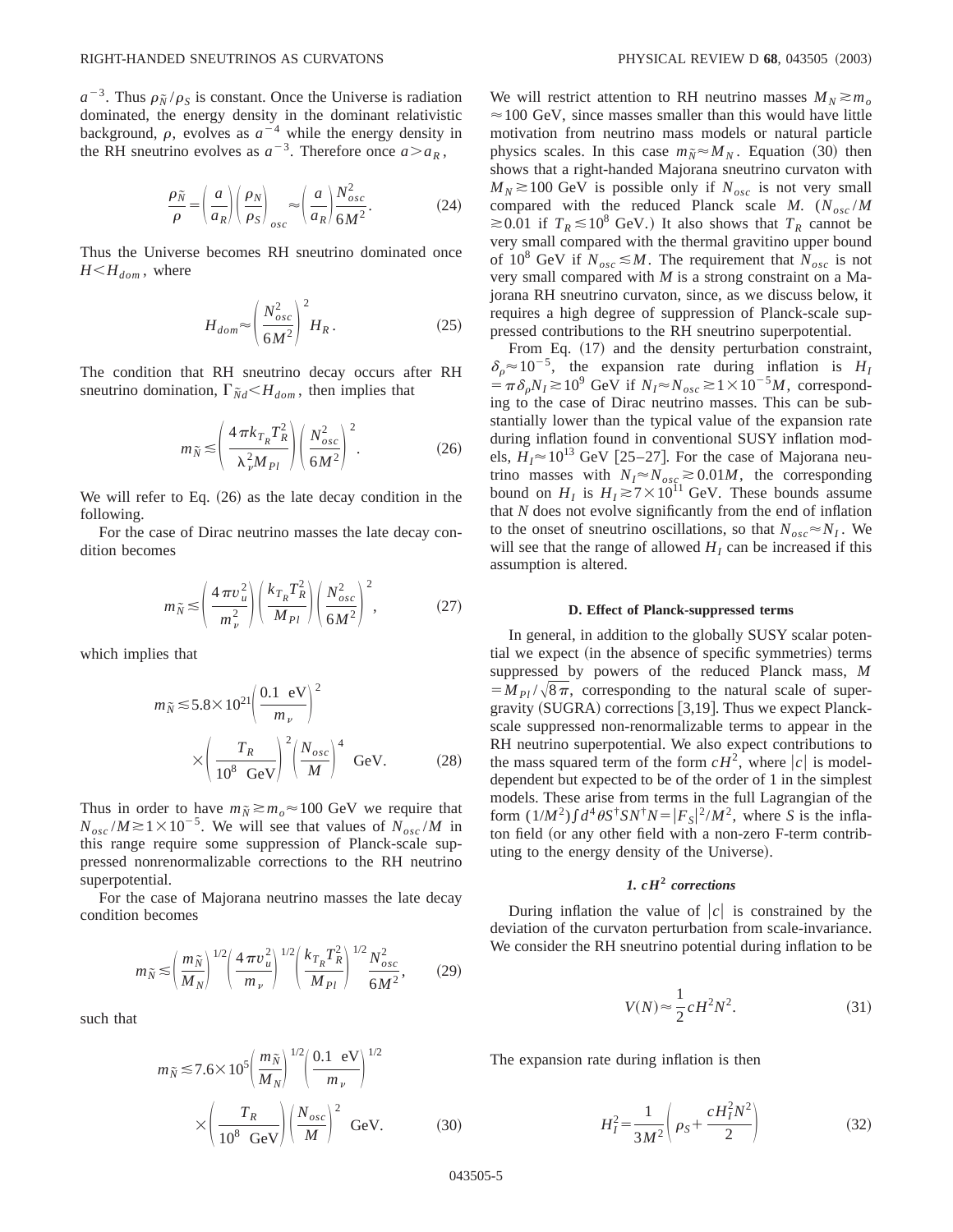where  $\rho<sub>S</sub>$  is the energy density of the inflaton field, which we assume to be constant.

The index *n* of the perturbation spectrum as a function of the present wave number  $k$  is given by

$$
n = 1 + \frac{2k}{\delta_{\rho}} \frac{d\delta_{\rho}}{dk},
$$
\n(33)

such that  $\delta\rho/\rho \propto k^{(n-1)/2}$  and  $n=1$  corresponds to scaleinvariance.  $\delta_{\rho}$  will remain constant once the perturbation is outside the horizon, since both  $N$  and  $\delta N$  evolve in the same way for  $V(N) \propto N^2$ . Therefore we have

$$
\delta_{\rho} = \frac{2 \delta N}{N} = \left(\frac{H_I}{\pi N}\right)_{a_{\lambda}},\tag{34}
$$

where  $a_{\lambda}$  is the scale-factor at which a perturbation of wavelength  $\lambda$  exits the horizon.

The value of *N* as a function of the scale factor during inflation is given by the solution of

$$
\ddot{N} + 3H\dot{N} = -cH^2N.
$$
 (35)

With  $H \propto a^{-m}$ , this has a solution of the form  $N \propto a^{\gamma}$ , where

$$
\gamma = \frac{1}{2} \left[ -(3-m) + \sqrt{(3-m)^2 - 4c} \right].
$$
 (36)

Thus during inflation  $(m=0)$  the solution corresponds to

$$
\gamma = \frac{1}{2} [-3 + \sqrt{9 - 4c}].
$$
 (37)

If  $|4c| \le 9$  then during inflation  $\gamma \approx -c/3$  and so  $N/N_{\lambda}$  $=(a/a<sub>\lambda</sub>)<sup>-c/3</sup>$ , where  $N<sub>\lambda</sub>$  is the value at  $a<sub>\lambda</sub>$ . Thus for a given  $N$  and  $a$  (for example, their values at the end of inflation),  $N_{\lambda} \propto a_{\lambda}^{-c/3}$ . The wave number at present is related to the scale factor at the horizon exit  $(\lambda \approx H_I^{-1})$  by *k*  $=2\pi H_I a_\lambda /a_p$ , where  $a_p$  is the scale factor at present. Thus

$$
\frac{dN_{\lambda}}{dk} = \frac{dN_{\lambda}}{da_{\lambda}} \frac{da_{\lambda}}{dk} = -\frac{cN_{\lambda}}{3k}.
$$
 (38)

For the case where the energy density is dominated by  $\rho_s$ , we have

$$
\frac{d\delta_{\rho}}{dN_{\lambda}} \approx -\frac{H}{\pi N_{\lambda}^{2}}.\tag{39}
$$

Therefore

$$
n = 1 + \frac{2k}{\delta_{\rho}} \frac{d\delta_{\rho}}{dN_{\lambda}} \frac{dN_{\lambda}}{dk} \approx 1 + \frac{2c}{3}.
$$
 (40)

Note that  $c>0$  (<0) results in a blue (red) spectrum of perturbations. Observation requires that  $|\Delta n|$  < 0.1 [22]. Therefore during inflation we must have

$$
|c| < 0.15 \left| \frac{\Delta n}{0.1} \right| \tag{41}
$$

If  $|c|$  is close to this upper bound then a significant blue or red perturbation spectrum is expected. We note that this would allow the RH sneutrino curvaton scenario to be consistent with the recent observation by WMAP of a blue perturbation spectrum on comoving scales of the order of 500 Mpc, with  $n=1.10^{+0.07}_{-0.06}$  [23].

Thus  $|c|$  is constrained to be not much larger than 0.1 during inflation. This is significantly larger than the value  $|c|$  ~ 1 expected on dimensional grounds in SUGRA models [18]. This problem is similar to the conventional " $\eta$ -problem" encountered in SUSY inflation models [25– 27, where order  $H^2$  corrections lead both to a large deviation from scale-invariance and to insufficient slow-roll inflation  $[18]$ . It has a natural solution in the case of SUSY D-term hybrid inflation (driven by the energy density of a Fayet-Illiopoulos D-term) [25], in which case  $|F|=0$  and so  $|c|=0$  during inflation [although a nonzero value is expected once inflation ends and coherent inflaton oscillations begin, since  $\int d^4\theta S^{\dagger}S\Phi^{\dagger}\Phi = (\left|\partial_{\mu}S\right|^2 + \left|F_S\right|^2 + \dots) |\Phi|^2$ , with  $\Phi$  a general scalar superfield]. Since in the RH sneutrino curvaton scenario inflation must still be driven by an inflaton, it is possible that the mechanism which suppresses  $|c|$  for the inflaton during inflation also suppresses  $|c|$  for the curvaton.

After inflation we generally expect a nonzero F-term from the energy density of the coherently oscillating inflaton field. The solution of Eq.  $(35)$  during IMD corresponds to Eq.  $(36)$ with  $m=3/2$ . Thus assuming that *N* has a constant value during inflation,  $N_I$ , we find

$$
\frac{N_{osc}}{N_I} = \left(\frac{a_{osc}}{a_e}\right)^{\gamma} = \left(\frac{H_I}{H_{osc}}\right)^{2\gamma/3},\tag{42}
$$

where  $H_{osc} \approx m_{\tilde{N}}$ .

We previously derived lower bounds on the value of  $H_I$ compatible with the observed density perturbations based on the assumption that  $N_{osc} \approx N_I$ . However, if  $c < 0$  during IMD then the growth of *N* after inflation will allow a wider range of  $H_I$  to be compatible with a given value of  $N_{osc}$ ,

$$
\frac{2\gamma}{3} = \frac{\ln\left(\frac{\pi \delta_{\rho} N_{osc}}{H_I}\right)}{\ln\left(\frac{H_I}{m_{\tilde{N}}}\right)},
$$
(43)

where we have used  $N_I \approx H_I / \pi \delta_\rho$  in Eq. (42). For example, for the case of Dirac neutrino masses, with  $\delta_{\rho} \approx 10^{-5}$ ,  $m_{\tilde{N}}$  $\approx$  100 GeV and  $N_{osc} \approx 10^{-4}M$ , it is possible to have  $H_I$  $\approx$  10<sup>6</sup> GeV if  $\gamma$ =1.45, corresponding to *c* = -4.3. This also shows that  $|c|$  need not be small compared with 1 after inflation.

We conclude that the  $cH^2$  correction to the RH sneutrino mass squared term is no more problematical for the curvaton than for the conventional inflaton: we require that  $|c| \lesssim 0.1$ during inflation, in which case a significantly blue or red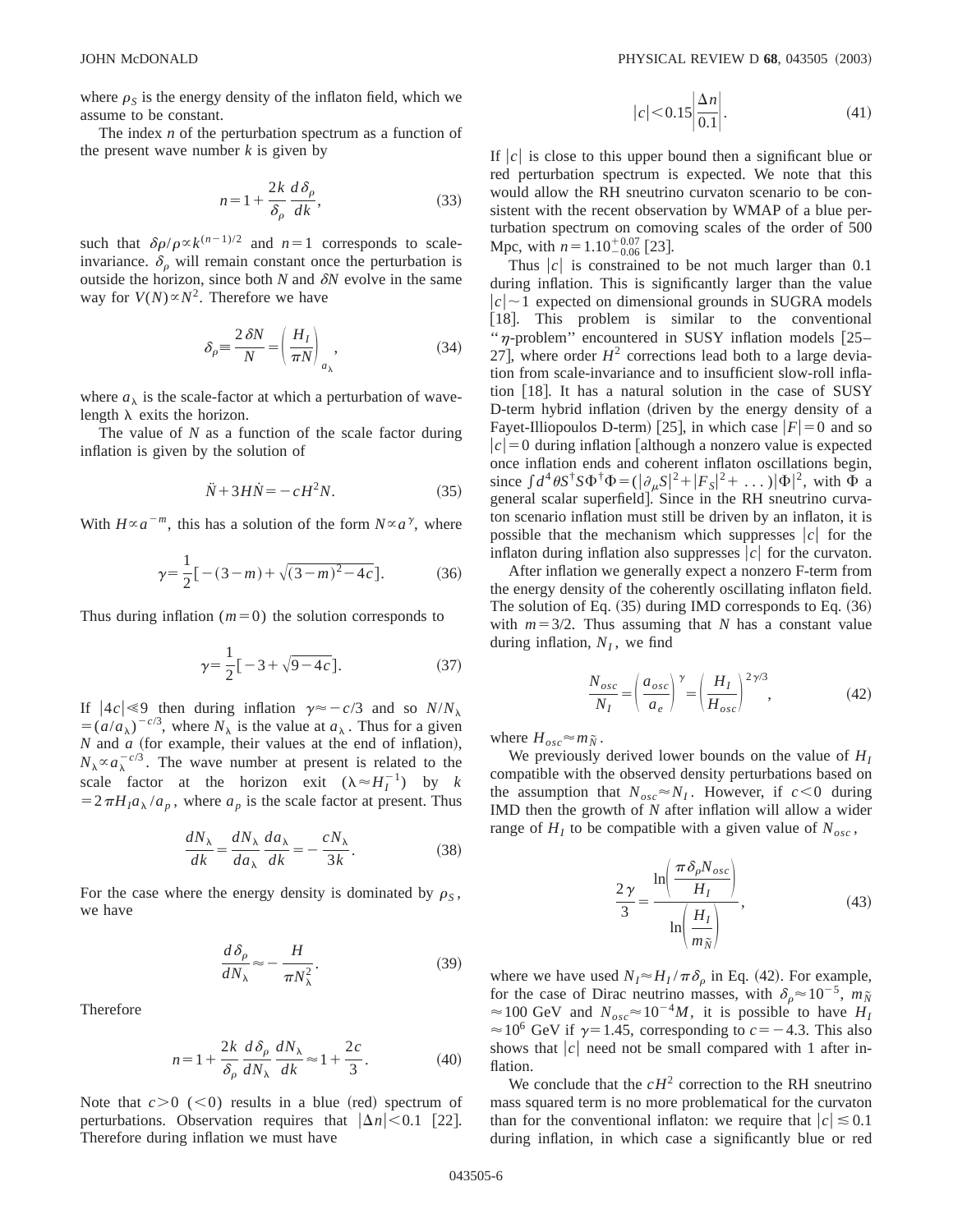perturbation spectrum can arise depending on the sign and magnitude of *c*. After inflation  $|c|$  need not be small compared with 1 (in the case where  $c < 0$ ) and the  $cH<sup>2</sup>$  term can even widen the range of expansion rate and energy density during inflation which is compatible with the observed density perturbations.

#### *2. Non-renormalizable superpotential corrections*

We next consider adding Planck scale-suppressed nonrenormalizable terms (NRTs) to the RH sneutrino superpotential,

$$
W_N = \frac{1}{2} M_N N^2 + \frac{\lambda_n N^n}{n! M^{n-3}},
$$
\n(44)

where *n*! is a symmetry factor and  $\lambda_n \approx 1$ . For large enough  $|N|$  the scalar potential becomes dominated by the NRT contribution,

$$
V(N) \approx \frac{\lambda_n^2 N^{2(n-1)}}{2^{n-1} (n-1)!^2 M^{2(n-3)}}.
$$
 (45)

The effect of the NRTs is to place an upper limit on the value of  $N_{osc}$ . During inflation, the effective mass  $V''(N)$  must be small compared with  $H^2$ . After inflation and during IMD,  $H^2 \propto a^{-3}$ . Therefore *V*<sup>*n*</sup>(*N*) may become larger than  $H^2$ , at which point the *N* field will begin to evolve. *N* will then track the value at which  $V''(N) \approx H^2$ , since as  $H^2$  decreases below  $V''(N)$ , the rate of roll of *N* will increase until the rate of decrease of  $V''(N)$  matches the rate of the decrease of  $H^2$ . In particular, when *N* will first begin to slow-roll we have  $3H\dot{N} \approx -V'(N)$ . For  $V(N) \propto N^{2(n-1)}$ , this has a solution *N*  $\propto a^{3/(4-2n)}$ , such that  $V''(N) \propto a^{-3} \propto H^2$ . So the slow-rolling solution will be such that  $V''(N)$  tracks  $H^2$  and is of the same order of magnitude as  $H^2$ . Thus the value of *N* at which  $V''(N) \approx H^2$  places an upper limit on *N* for a given value of  $H, N_{lim},$  given by

$$
\frac{N_{lim}}{M} \approx \frac{\alpha_n}{\lambda_n^{1/(n-2)}} \left(\frac{H}{M}\right)^{1/(n-2)},\tag{46}
$$

where  $\alpha_n$  is a constant of order 1. Therefore for  $N_{lim}$  to be greater than  $N_{osc}$  at  $H_{osc}$  we require that *n* is greater than  $n_{lim}$ , where

$$
n_{lim} = 2 + \frac{\ln\left(\frac{H_{osc}}{M}\right)}{\ln\left(\frac{\lambda_n^{1/(n-2)}N_{osc}}{\alpha_n M}\right)}.
$$
 (47)

For the case of Dirac neutrino masses, we require from the late decay condition that  $N_{osc}/M \gtrsim 1 \times 10^{-5}$ . Thus with  $H_{osc} \approx m_{\tilde{N}} = 100$  GeV,  $N_{osc}/M \approx 1 \times 10^{-5}$  and  $\lambda_n \approx \alpha_n \approx 1$ , we require that  $n > n_{lim} = 5.3$ . Thus a suppression of Planckscale suppressed NRTs in the RH neutrino superpotential of dimension less than 6 is required in this case. This might be achieved by a modest discrete symmetry.

For the case of Majorana neutrino masses, with  $H_{osc}$  $\approx m_{\tilde{N}} = 100$  GeV,  $N_{osc}/M \approx 0.01$  and  $\lambda_n \approx \alpha_n \approx 1$ , we require that  $n > n_{lim} = 10.2$ . This is a significant problem for a Majorana RH sneutrino curvaton. It requires a high degree of suppression of Planck-suppressed nonrenormalizable terms, eliminating all NRTs in the RH neutrino superpotential up to  $n<11$ . However, as we will discuss, there is likely to be a more severe problem for the Majorana RH sneutrino curvaton, namely the survival of the RH sneutrino condensate in the inflaton decay product background.

Although Planck scale-suppressed NRTs appear to disfavor a RH sneutrino curvaton, it should be noted that conventional SUSY inflation models also have problems with Planck scale-suppressed NRTs. Chaotic inflation models require that the inflaton expectation value is greater than *M* [27], while SUSY hybrid inflation models require that  *is* close to *M* when scales corresponding to observed cosmic microwave background (CMB) perturbations exit the horizon (assuming natural values of the renormalizable gauge and Yukawa couplings)  $[25,26]$ . In this sense the RH sneutrino curvaton may be no more problematical than conventional SUSY inflation models with respect to Planck scale-suppressed superpotential terms.

# **E. Decay temperature of the Dirac and Majorana RH sneutrino condensate**

The neutrino mass is related to the Yukawa coupling by  $m_{\nu} = \lambda_{\nu} v_{\nu}$ . The RH sneutrino mass is simply given by the SUSY breaking mass term,  $m_{\tilde{N}} = m_o \approx 100$  GeV. Thus the temperature of the Universe when the condensate decays,  $T_{\tilde{N}d}$ , is given by  $\Gamma_{\tilde{N}d} \approx H(T_{\tilde{N}d})$ , where  $H(T) = k_T T^2 / M_{Pl}$ and  $k_T = [4\pi^3 g(T)/45]^{1/2}$ . Thus with the RH sneutrino decay rate given by Eq.  $(23)$ , the temperature of RH sneutrino decay is, in general,

$$
T_{\tilde{N}d} = \left(\frac{\lambda_{\nu}^2 m_{\tilde{N}} M_{Pl}}{4 \pi k_{T_{\tilde{N}d}}}\right)^{1/2}.
$$
 (48)

For the case of the Dirac RH sneutrinos, Eq. (48) implies that

$$
T_{\tilde{N}d} = \left(\frac{m_{\nu}^2 m_{\tilde{N}} M_{Pl}}{4 \pi v_{\mu}^2 k_{T_{\tilde{N}d}}}\right)^{1/2}
$$
  
= 4.4  $\left(\frac{m_{\nu}}{0.1 \text{ eV}}\right) \left(\frac{m_{\tilde{N}}}{100 \text{ GeV}}\right)^{1/2} \text{ MeV},$  (49)

where we have used  $v_u \approx 100 \text{ GeV}$  and  $k_{T_M^{\sim}} \approx 5$ , corresponding to  $\gamma$ ,  $e^{\pm}$  and  $\nu_i$  (*i*=1,2,3) as light degrees of freedom [20]. Thus the Dirac RH sneutrino condensate typically decays in the temperature range  $1-10$  MeV. (Note that if the energy density of the RH sneutrino condensate dominates the energy density of the Universe when it decays,  $T_{Nd}$  should then be interpreted as the temperature to which the Universe reheats after the condensate decays.) Since the Dirac RH sneutrino condensate decays well below the temperature at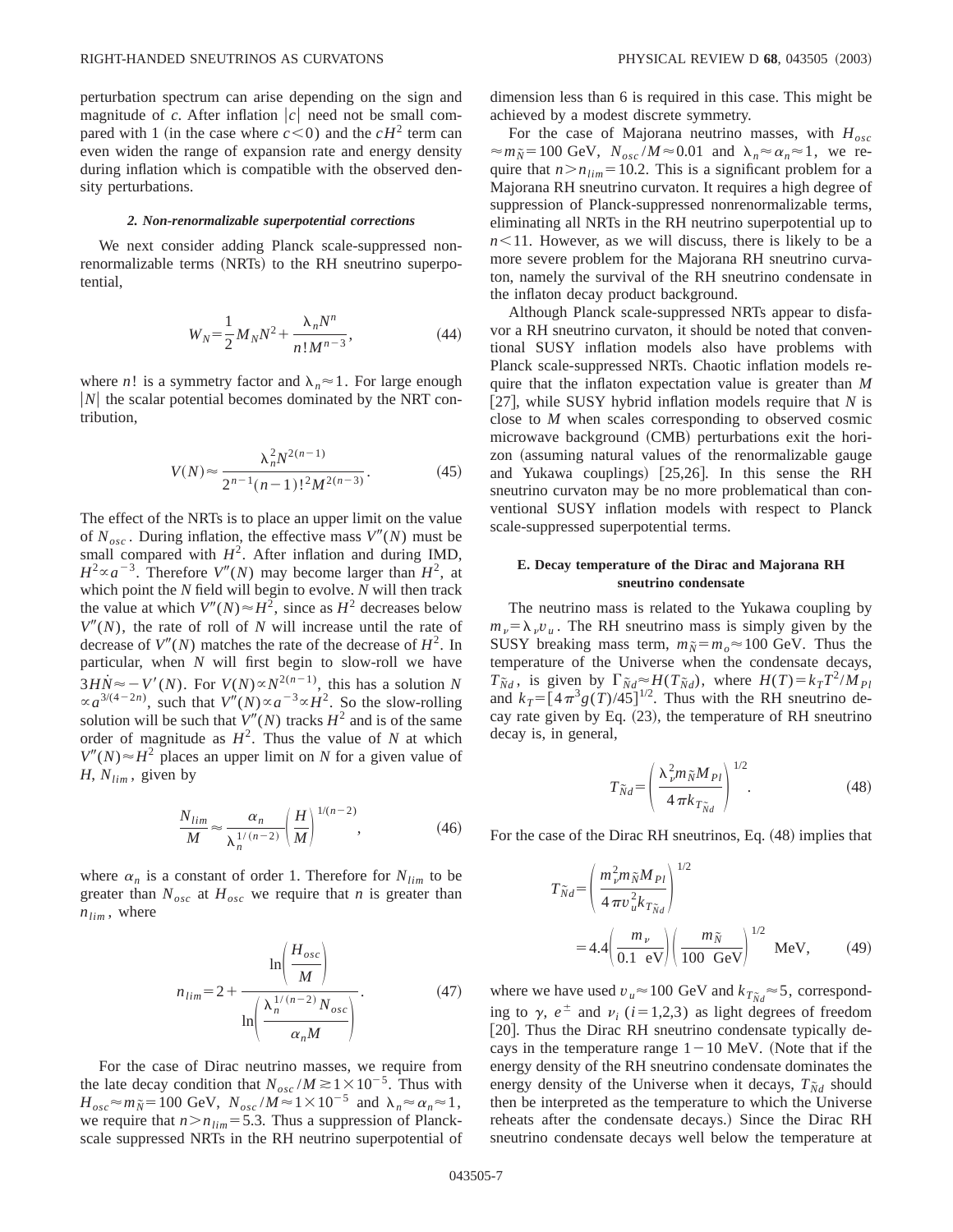which weakly interacting particles of mass of the order of  $m_W$  freeze out of chemical equilibrium ( $T_{freeze} \approx 1$ )  $-10$  GeV), an important constraint on the Dirac RH sneutrino curvaton is the requirement that the lightest supersymmetric particles (LSPs) produced in decay of the RH sneutrino condensate do not overclose the Universe. This requires that the LSPs decay before nucleosynthesis at *T*  $\approx$  1 MeV, in order that the light element abundances are not disrupted by photo-dissociation due to LSP decay cascades [24]. Therefore the LSP lifetime must satisfy

$$
\tau_{LSP} \le H^{-1}(T \approx 1 \text{ MeV}) \approx 1 \text{ s.}
$$
 (50)

Thus although the LSP must be unstable its lifetime can be much longer than the time required to escape particle detectors ( $\sim 10^{-8}$  s), in which case experimental searches for SUSY particles would be unaffected. A wider range of LSP candidates would be allowed than in the *R*-parity conserving case where the LSP properties are constrained by the thermal relic cold dark matter density. This might be testable at future colliders such as the CERN Large Hadron Collider.

For the case of Majorana RH sneutrinos, Eq.  $(48)$  implies that

$$
T_{\tilde{N}d} = \left(\frac{m_{\nu}m_{\tilde{N}}^2M_{Pl}}{4\pi v_{\mu}^2k_{T\tilde{N}d}}\right)^{1/2}
$$
  
= 2.2×10<sup>3</sup> $\left(\frac{m_{\nu}}{0.1 \text{ eV}}\right)^{1/2} \left(\frac{m_{\tilde{N}}}{100 \text{ GeV}}\right) \text{ GeV}.$  (51)

Thus since  $m_N^{\gamma}$  typically will not be much larger than 1 TeV as a result of the late decay condition, Eq.  $(30)$ , we expect that  $T_{\tilde{N}d} \sim 10^4$  GeV for the Majorana RH sneutrino condensate.

### **F. Thermalization of the right-handed sneutrino condensate**

We have been assuming throughout the preceding discussion that the RH sneutrino condensate survives in the environment of the inflaton decay products. However, it is possible that RH sneutrinos in the condensate could be inelastically scattered by collisions with the MSSM particles in the inflaton decay product background. If the relativistic particles in the background have energy  $E_d$ , then the scattering cross-section of a RH sneutrino, at rest in the condensate, from a relativistic particle in the inflaton decay product background via Higgs $(ino)$  or  $(s)$ lepton exchange is expected to be

$$
\sigma_{\tilde{N} s c} \approx \frac{\alpha_{\nu} \alpha_{g}}{E_{CM}^{2}},\tag{52}
$$

where  $\alpha_{\nu} = \lambda_{\nu}^2/4\pi$ ,  $\alpha_{g} = g^2/4\pi$ , where *g* is a typical MSSM gauge/Yukawa coupling and  $E_{CM} \approx \sqrt{E_d m_N}$  is the center of mass energy of the process. The scattering rate from the decay product background is then  $\Gamma_{\tilde{N}sc} = n\sigma_{\tilde{N}sc}$ , where *n* is the number density of particles in the inflaton decay product background. The largest scattering rate will occur for the largest *n* and smallest  $E_d$ , which corresponds to thermalized decay products  $(T \leq T_{th})$ . In this case  $n = g(T)T^3/\pi^2$  and  $E_d \approx T$  [20]. Therefore

$$
\Gamma_{\tilde{N}sc} \approx \frac{g(T)\alpha_{\nu}\alpha_{g}}{\pi^{2}} \frac{T^{2}}{m_{\tilde{N}}}.
$$
\n(53)

Then assuming that thermalization of the inflaton decay products occurs during RD, the condition that the condensate is unthermalized is  $\Gamma_{Nsc} \leq H(T) \equiv k_T T^2 / M_{Pl}$ , which implies

$$
\lambda_{\nu} \lesssim \left(\frac{4\,\pi^3 k_T}{\alpha_g g(T)}\right)^{1/2} \left(\frac{m_{\tilde{N}}}{M_{Pl}}\right)^{1/2}.\tag{54}
$$

For the case of Dirac neutrino masses, this condition becomes

$$
m_{\nu} \lesssim \left(\frac{4\pi^3 k_T v_u^2}{\alpha_g g(T)}\right)^{1/2} \left(\frac{m_{\tilde{N}}}{M_{Pl}}\right)^{1/2}
$$

$$
\approx \frac{1.0}{\alpha_g^{1/2}} \left(\frac{m_{\tilde{N}}}{100 \text{ GeV}}\right)^{1/2} \left(\frac{v_u}{100 \text{ GeV}}\right) \text{ keV}, \quad (55)
$$

where we have used  $g(T) \approx 200$  and  $k_T \approx 20$ . Therefore, since  $m_v \approx 0.1$  eV, the Dirac RH sneutrino condensate will not be thermalized.

For the case of Majorana neutrino masses, the nonthermalization condition becomes

$$
m_{\nu} \lesssim \left(\frac{4\pi^3 k_T}{\alpha_g g(T)}\right) \frac{v_u^2}{M_{Pl}} \approx \frac{10^{-5}}{\alpha_g} \left(\frac{v_u}{100 \text{ GeV}}\right)^2 \text{ eV.}
$$
 (56)

Thus typically we expect that this will not be satisfied. For example, if we consider  $\alpha_g$  to correspond to the top quark Yukawa (RH sneutrinos scattering from thermal top quarks via  $H_u$  exchange) then  $\alpha_g \approx 0.1$  and so  $m_v \le 10^{-4}$  eV would be required to evade thermalization. Therefore with  $m_{\nu}$  $\approx 0.1$  eV the Majorana RH sneutrino condensate will be thermalized at  $T_{th}$ , when the inflaton decay product background thermalizes.

One possible escape from this conclusion is that the inflaton decay product background could remain unthermalized until the energy density of the sneutrino condensate comes to dominate the energy density of the Universe. Since the Majorana RH sneutrino condensate decays at a temperature typically around 10<sup>4</sup> GeV, if  $T_{th} \le 10^4$  GeV then the Majorana RH sneutrino curvaton may remain a possibility. For the case of perturbative inflaton decays, the thermalization temperature of the inflaton decay product background  $T_{th}$ , Eq. (8), is proportional to  $(T_R/m_S)^3$ . Therefore a very low background thermalization temperature is a possibility if  $T_R \ll m_S$ .

The above applies to condensate thermalization during RD. It is straightforward to see that if condensate thermalization does not occur during RD then it will not occur earlier during IMD. If we assume that the background is thermalized during IMD (which should give the largest rate of condensate thermalization), then since during IMD  $\Gamma_{Nsc} \propto T^2$  and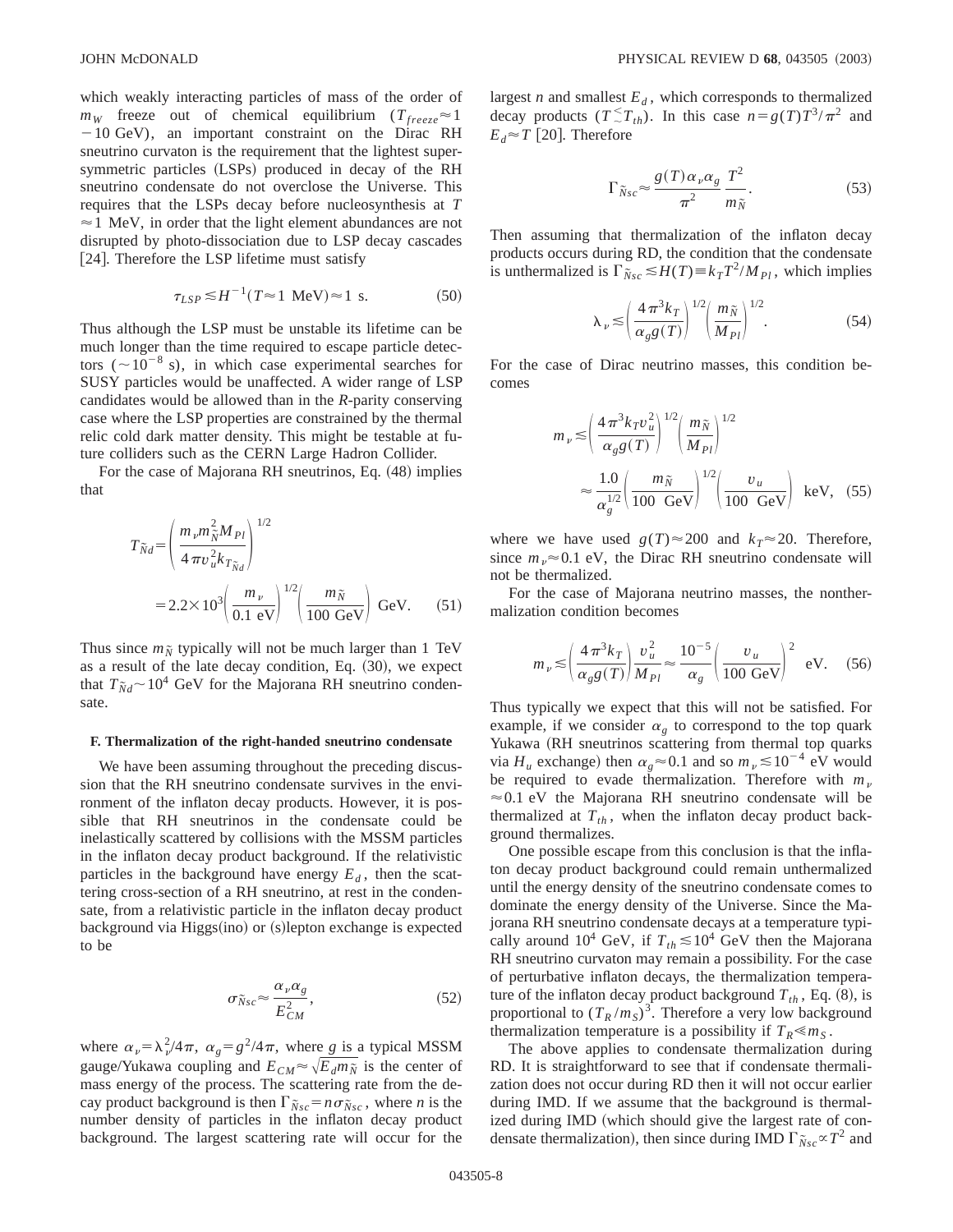$H \propto T^4$ , it follows that once  $T>T_R$  the thermalization condition  $\Gamma_{Nsc} \gtrsim H$  will become more difficult to satisfy. Thus if the RH sneutrino condensate does not thermalize during RD it will not thermalize at all.

In discussing the thermalization rate, we have implicitly assumed that the mass of the  $H_u$  and *L* fields coupling directly to the RH sneutrino condensate is small compared with *T* and  $E_{CM} \approx (Tm_{\tilde{N}})^{1/2}$ . The effective mass is given by  $\lambda_v \langle N \rangle$ , where  $\langle N \rangle$  is the amplitude of the coherent oscillations. In general  $\langle N \rangle$  is given by

$$
\langle N \rangle = \left(\frac{a_{osc}}{a}\right)^{3/2} N_{osc} \approx \left(\frac{T}{T_R}\right)^{3/2} \left(\frac{H_R}{H_{osc}}\right) N_{osc}.
$$
 (57)

Thus for the case of Majorana RH sneutrinos the effective mass is given by

$$
\lambda_{\nu}\langle N\rangle = \frac{k_{T}T^{3/2}T_{R}^{1/2}}{\sqrt{8\,\pi}} \left(\frac{m_{\nu}}{m_{\tilde{N}}v_{u}^{2}}\right)^{1/2} \left(\frac{N_{osc}}{M}\right),\tag{58}
$$

which implies that

$$
\lambda_{\nu} \langle N \rangle = 4 \times 10^{2} \left( \frac{m_{\nu}}{0.1 \text{ eV}} \right)^{1/2} \left( \frac{T}{10^{4} \text{ GeV}} \right)^{3/2}
$$

$$
\times \left( \frac{T_{R}}{10^{8} \text{ GeV}} \right)^{1/2} \left( \frac{100 \text{ GeV}}{m_{\tilde{N}}} \right)^{1/2} \left( \frac{N_{osc}}{M} \right) \text{ GeV}, \tag{59}
$$

where we have used  $k_T \approx 20$  and  $v_u = 100$  GeV. Thus for  $N_{osc}/M$ <1,  $m_{\tilde{N}} \gtrsim 100$  GeV and for a decay temperature of 10<sup>4</sup> GeV for the Majorana RH sneutrino, we find that  $\lambda_v \langle N \rangle$ is smaller than  $T$  and  $E_{CM}$  and so may be neglected when considering condensate thermalization.

For the case of Dirac RH sneutrinos the effective mass is given by

$$
\lambda_{\nu} \langle N \rangle = \frac{k_{T} T^{3/2} T_{R}^{1/2} m_{\nu}}{\sqrt{8 \pi \nu_{u} m_{\tilde{N}}}} \bigg( \frac{N_{osc}}{M} \bigg), \tag{60}
$$

which implies that

$$
\lambda_{\nu} \langle N \rangle = 3 \times 10^{-15} \left( \frac{m_{\nu}}{0.1 \text{ eV}} \right) \left( \frac{T}{10 \text{ MeV}} \right)^{3/2}
$$

$$
\times \left( \frac{T_R}{10^8 \text{ GeV}} \right)^{1/2} \left( \frac{100 \text{ GeV}}{m_{\tilde{N}}} \right) \left( \frac{N_{osc}}{M} \right) \text{ GeV.}
$$
(61)

Thus the effective mass is generally negligible in the case of Dirac RH sneutrinos.

#### **IV. CONCLUSIONS**

We have considered the possibility that a RH sneutrino could play the role of a curvaton in the cosmology of the MSSM extended to accommodate neutrino masses.

In the case of a Dirac RH sneutrino, the expectation value of the RH sneutrino at the onset of its coherent oscillations must satisfy  $N_{osc}/M \gtrsim 10^{-5}$ , in order that the energy density of the RH sneutrino condensate dominates the Universe when it decays. As a result, Planck-scale corrections to the RH neutrino superpotential must be suppressed, eliminating all superpotential terms  $\propto N^n$  with  $n \leq 6$ . *cH*<sup>2</sup> corrections to the RH sneutrino mass squared must also be suppressed during inflation ( $|c| \le 0.1$ ). The inflaton sector of the Dirac RH sneutrino curvaton scenario can have a much smaller expansion rate during inflation than conventional SUSY inflation models, with  $H_I \approx 10^9$  GeV possible. (Including the effect of a negative  $cH^2$  term after inflation, values of  $H<sub>I</sub>$  as small as  $10^6$  GeV or less are possible.)

In addition, depending on the sign and magnitude of the  $cH^2$  correction, it is possible to have a significantly blue (*c*  $>0$ ) or red ( $c$ <0) perturbation spectrum. The recent suggestion from WMAP observations  $[23]$  of a blue perturbation spectrum on comoving scales of the order of 500 Mpc could therefore be accommodated within the curvaton scenario.

The late decay of the Dirac RH sneutrino condensate (at  $T \approx 1-10$  MeV) requires that *R* parity be broken and that the LSP decays before nucleosynthesis, corresponding to a lifetime shorter than  $1 \text{ s}$ . (Since this would result in the loss of LSP cold dark matter, a new dark matter candidate would also be needed.) Thus the Dirac curvaton scenario predicts that LSP properties will typically be inconsistent with thermal relic cold dark matter.

In the case of a Majorana RH sneutrino curvaton, we find that the requirement that the RH sneutrino condensate dominates the energy density of the Universe before it decays implies that  $N_{osc}/M \ge 0.01$ . This imposes a strong constraint on Planck-scale suppressed contributions to the RH neutrino superpotential, requiring elimination of all terms  $\alpha N^n$  with  $n<11$ . However, a more severe problem may arise from scattering of the condensate sneutrinos by particles in the thermal background, since it is likely that the Majorana RH sneutrino condensate will be thermalized as soon as the inflaton decay product background thermalizes. Thus if the inflaton decay products thermalize earlier than the time of RH sneutrino condensate domination of the energy density then the Majorana curvaton scenario will be ruled out. Only a sufficiently low background thermalization temperature could evade this conclusion. Therefore, although not absolutely excluded, the Majorana RH sneutrino curvaton scenario appears to be more difficult to implement than the Dirac curvaton scenario.

In conclusion, we find that a RH sneutrino can serve as the source of the density perturbations leading to structure formation. For the favored case of a Dirac RH sneutrino, this requires some suppression of its Planck-scale suppressed superpotential self-interactions together with sufficiently rapid *R*-parity violation. If these conditions are met, the Dirac RH sneutrino would provide us with the only curvaton candidate which is strongly motivated by particle physics.

*Note added.* After completing this work we became aware of  $[28]$  and  $[29]$ , which also discuss the case of a Majorana RH sneutrino curvaton.

 $\lambda$